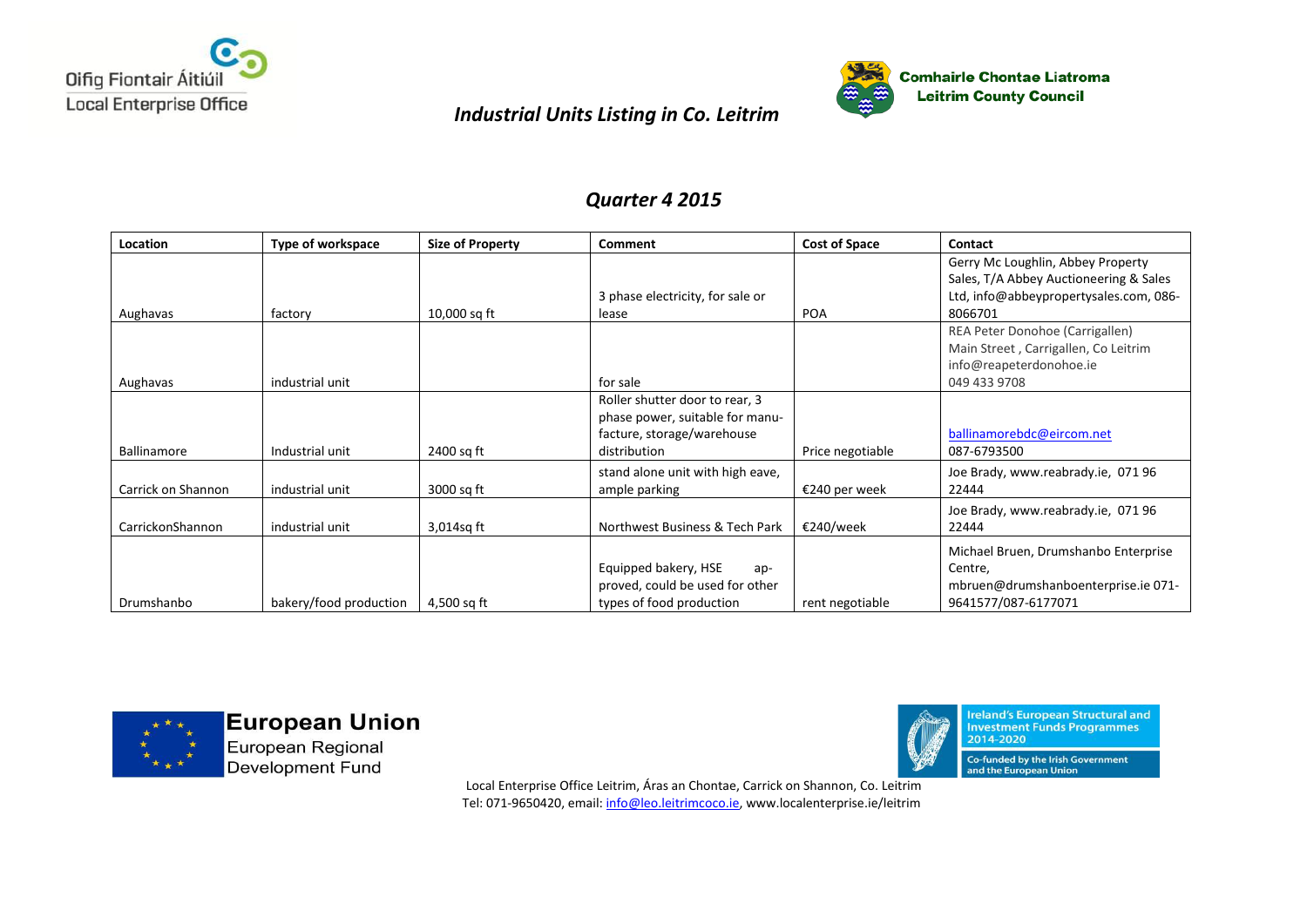

## *Industrial Units Listing in Co. Leitrim*



| Drumshanbo    | industrial unit                       | $1,500$ sq ft                                | Industrial unit with roller door                                                                                               | rent negotiable            | Michael Bruen, Drumshanbo Enterprise<br>Centre,<br>mbruen@drumshanboenterprise.ie 071-<br>9641577/087-6177071 |
|---------------|---------------------------------------|----------------------------------------------|--------------------------------------------------------------------------------------------------------------------------------|----------------------------|---------------------------------------------------------------------------------------------------------------|
| Drumkeeran    | industrial unit                       | 6 units at 500 sq ft each                    | 3 phase electricity                                                                                                            |                            | Mary Bohan, 087-2389348,<br>071-9648001, comary-<br>bohan@eircom.net                                          |
| Glenfarne     | <b>Work Units</b>                     | 2 work units 17ftX20Ft<br>each               | Broadband and phone available                                                                                                  | <b>Rent Negotiable</b>     | Sean Mc Dermott, 086-8831047,<br>info@glenfarnecommunity.com                                                  |
| Glenfarne     | industrial unit                       | 10,764 sq ft                                 | for sale                                                                                                                       | €100,000                   | David Reynolds, Pearse House, Pearse<br>Road, Sligo, tel: 071-9151161                                         |
| Manorhamilton | Unit                                  | 700sq ft with a basement<br>area of 400sq ft | Upper Main Street, Manorhamil-<br>ton                                                                                          | rent €7,500 per an-<br>num | Sean O'Boyle Auctioneers Ltd,<br>info@oboyleproperty.ie, 071-9855997                                          |
| Manorhamilton | unit                                  | 750sq ft                                     | <b>Main Street</b>                                                                                                             | €7,500 per annum           | Sean O'Boyle Auctioneers Ltd,<br>info@oboyleproperty.ie, 071-9855997                                          |
| Manorhamilton | industrial unit                       | 850 sq ft                                    |                                                                                                                                | €400 monthly               | Sean o'Boyle Auctioneers & Valuers,<br>Main Street, Manorhamilton, Co. Lei-<br>trim, 071-9856886              |
| Manorhamilton | industrial unit                       |                                              | for sale                                                                                                                       | €39,000                    | Sean o'Boyle Auctioneers & Valuers,<br>Main Street, Manorhamilton, Co. Lei-<br>trim, 071-9856886              |
| Mohill        | <b>Office and Commercial</b><br>Units | 500 to 300 ft2                               | Hot Desk, Office, Industrial or<br>Storage space. Parking, kitchen,<br>office services and broadband<br>are available on site. | For Rent POA               | John Mannion, Mohill Enterprise Centre,<br>Tel 071 9632024 or Email info@mct.ie                               |







**Ireland's European Structural and<br>Investment Funds Programmes** 2014-2020 Co-funded by the Irish Government<br>and the European Union

Local Enterprise Office Leitrim, Áras an Chontae, Carrick on Shannon, Co. Leitrim Tel: 071-9650420, email: info@leo.leitrimcoco.ie, www.localenterprise.ie/leitrim